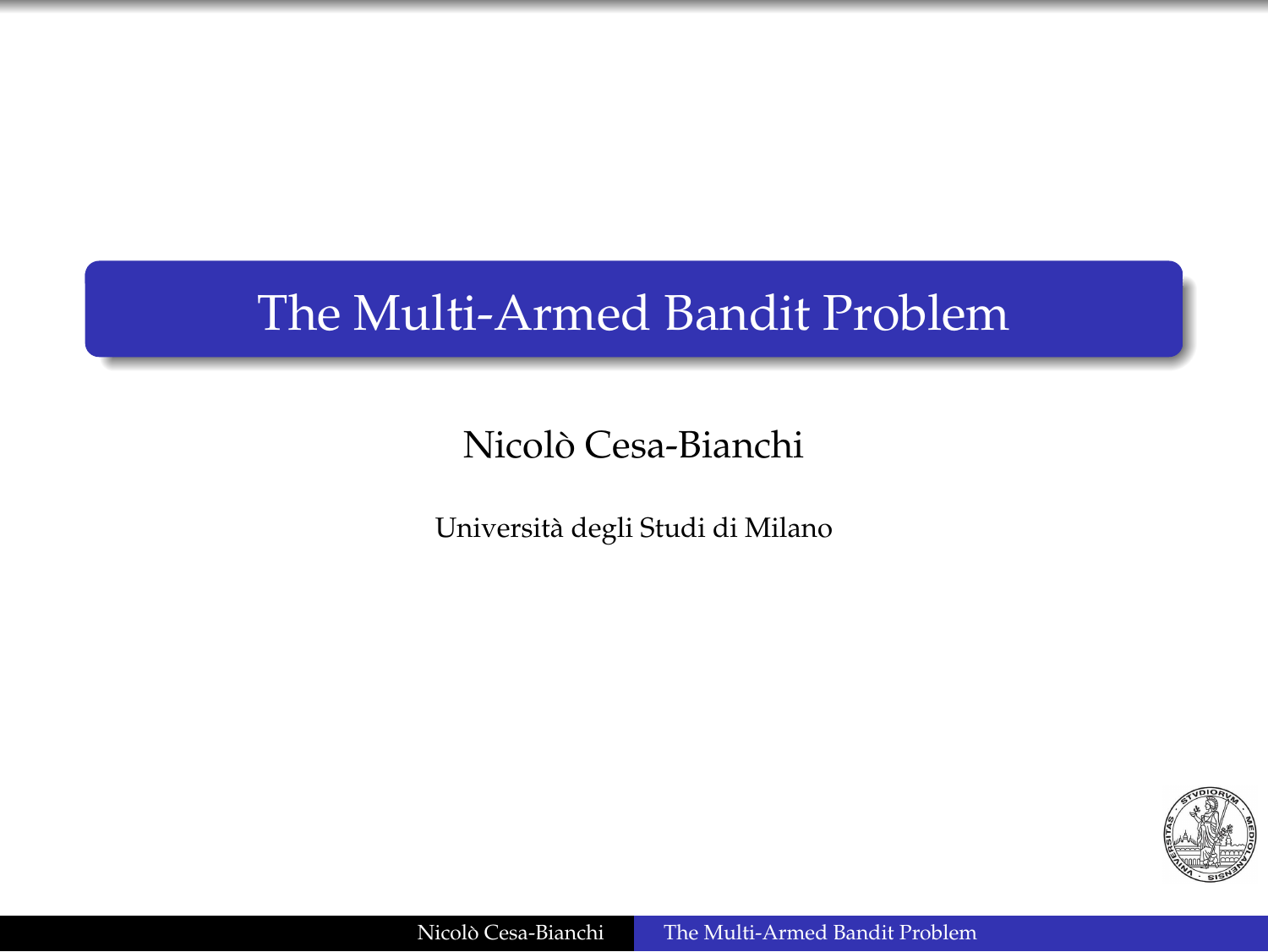# The bandit problem [Robbins, 1952]





## $\left| \frac{1}{2} \right|$  K slot machines

- Rewards  $X_{i,1}, X_{i,2}, \ldots$  of machine i are i.i.d. [0, 1]-valued random variables
- An allocation policy prescribes which machine  $I_t$  to play at time t based on the realization of  $X_{I_1,1}, \ldots, X_{I_{t-1},t-1}$
- Want to play as often as possible the machine with largest reward expectation

$$
\mu^* = \max_{i=1,\ldots,K} \mathbb{E}\, X_{i,1}
$$

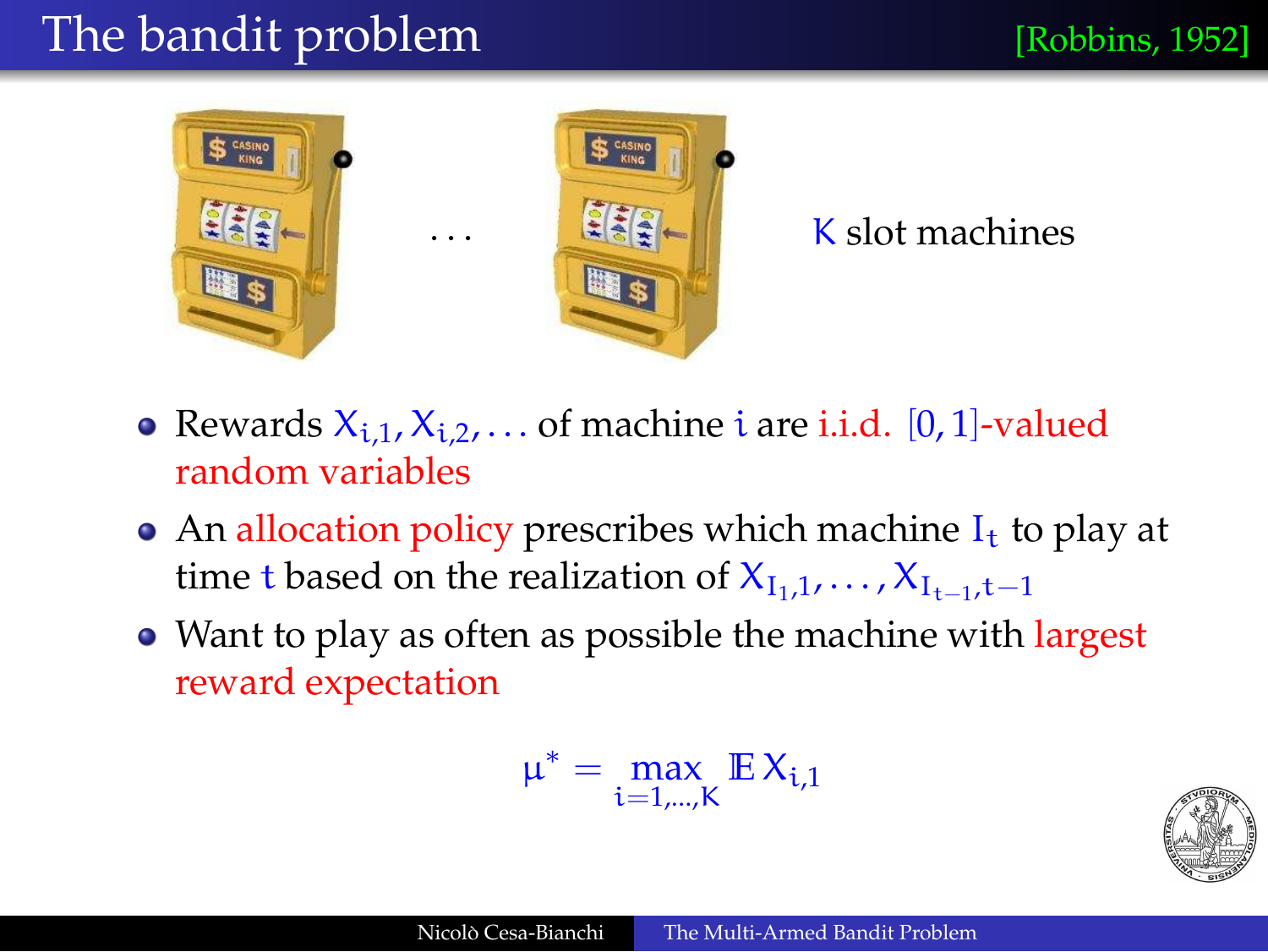- Choose the best content to display to the next visitor of your website
- Goal is to elicit a response from the visitor (e.g., click on a banner)
- $\bullet$  Content options  $=$  slot machines
- Response rate  $=$  reward expectation
- Simplifying assumptions:
	- **1** fixed response rates
	- <sup>2</sup> no visitor profiles

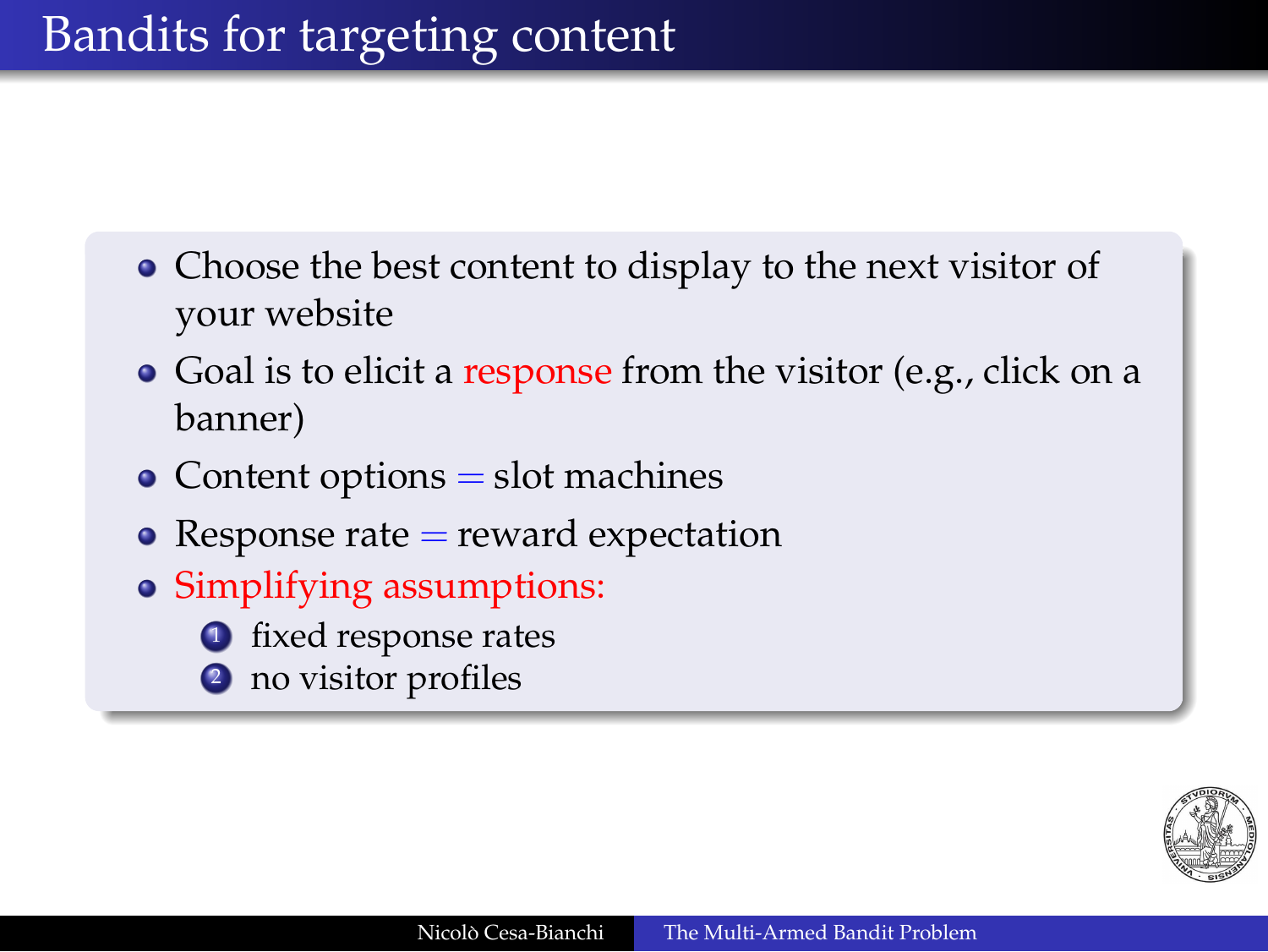### Definition (Regret after n plays)

$$
\mu^*n - \sum_{t=1}^n \mathbb{E} X_{I_t,t}
$$

#### Theorem (Lai and Robbins, 1985)

*There exist allocation policies satisfying*

$$
\mu^* n - \sum_{t=1}^n \mathbb{E} X_{I_t,t} \leqslant c \, \mathsf{K} \ln n \qquad \textit{uniformly over } n
$$

Constant c roughly equal to  $1/\Delta^*$ , where

$$
\Delta^*=\mu^*-\max_{j\,:\,\mu_j<\mu^*}\mu_j
$$

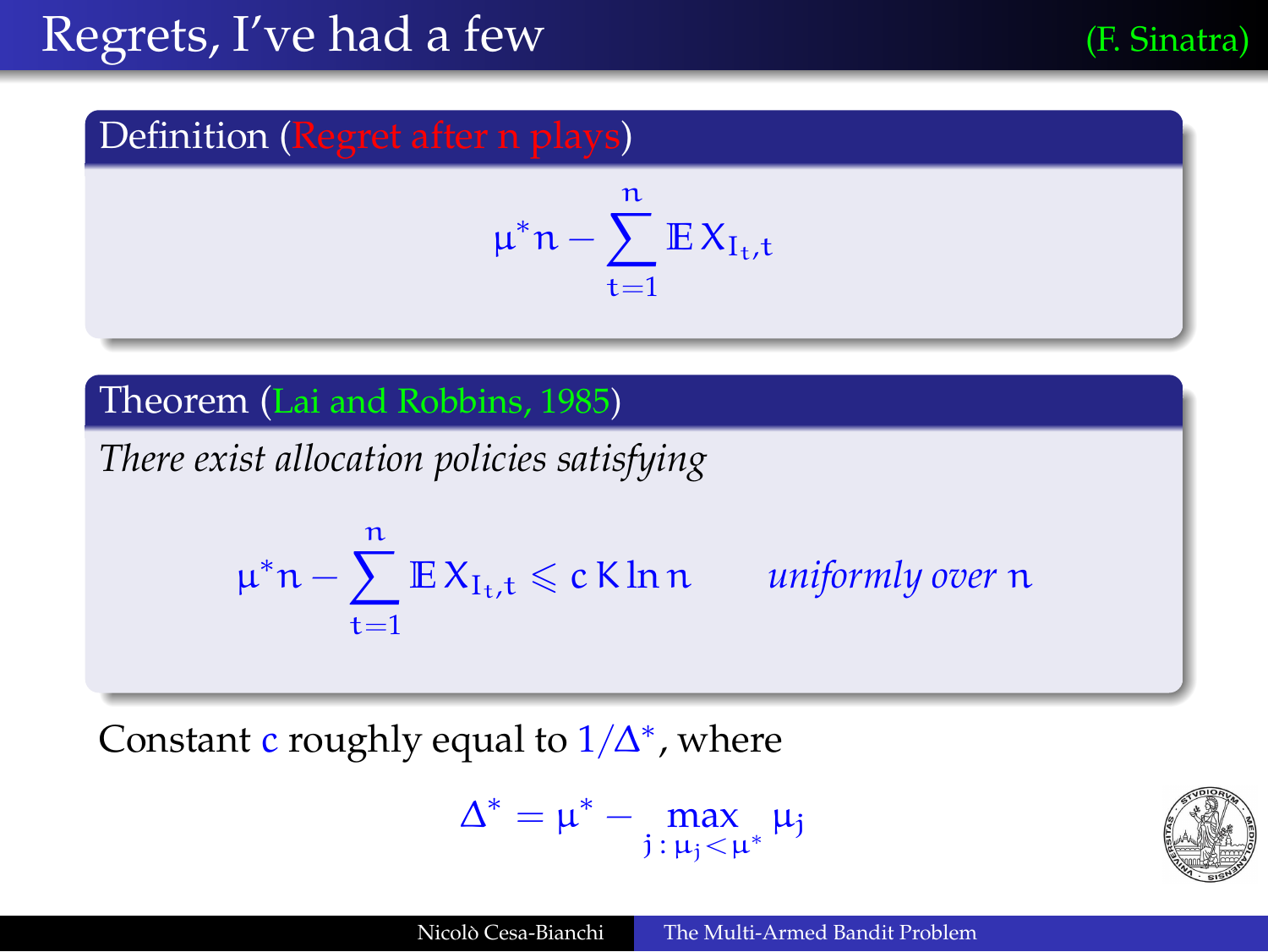

- $\sqrt{\mathbf{X}_{i,t}}$  is the average reward obtained from machine i
- $\bullet$   $\mathsf{T}_{i}$  is number of times machine *i* has been played

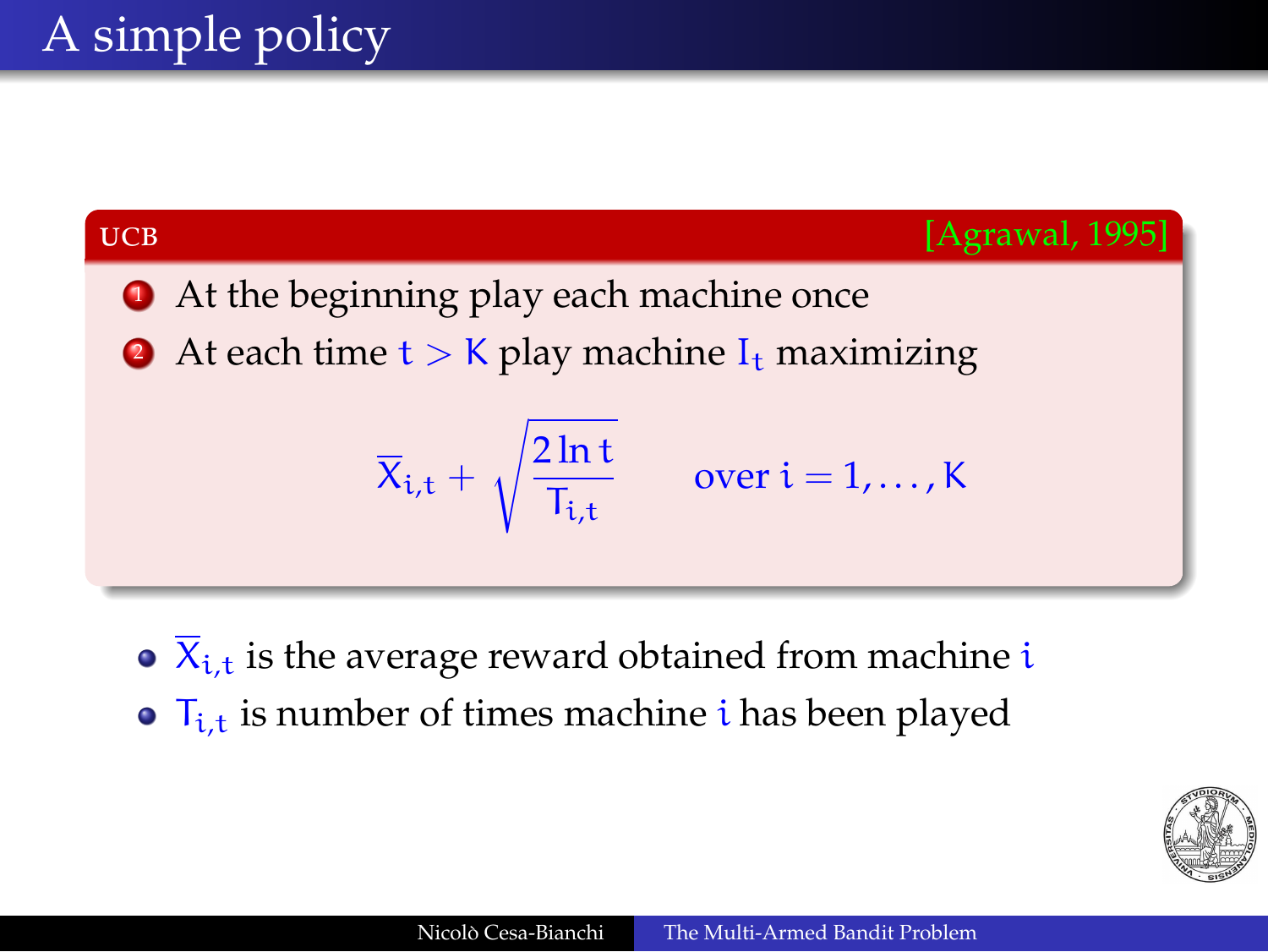#### Theorem (Auer, C-B, and Fisher, 2002)

*At any time* n*, the regret of the policy is at most*

8K  $\frac{\partial}{\partial x} \ln n + 5K$ 

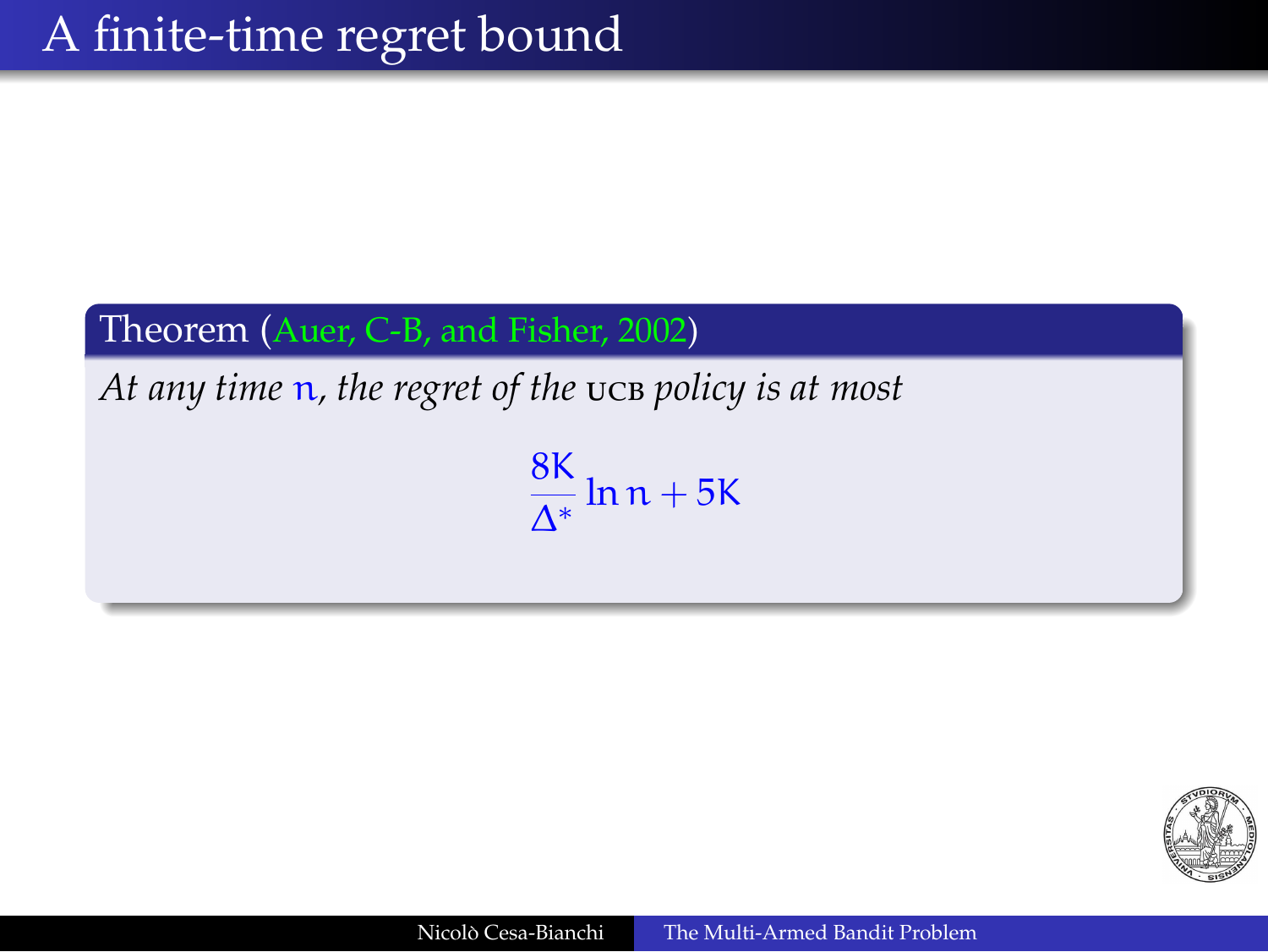# Upper confidence bounds



 $\sqrt{(2 \ln t)/T_{i,t}}$  is the size (using Chernoff-Hoeffding bounds) of the one-sided confidence interval for the average reward within which  $\mu_{\text{i}}$  falls with probability  $1-\frac{1}{\text{t}}$ 

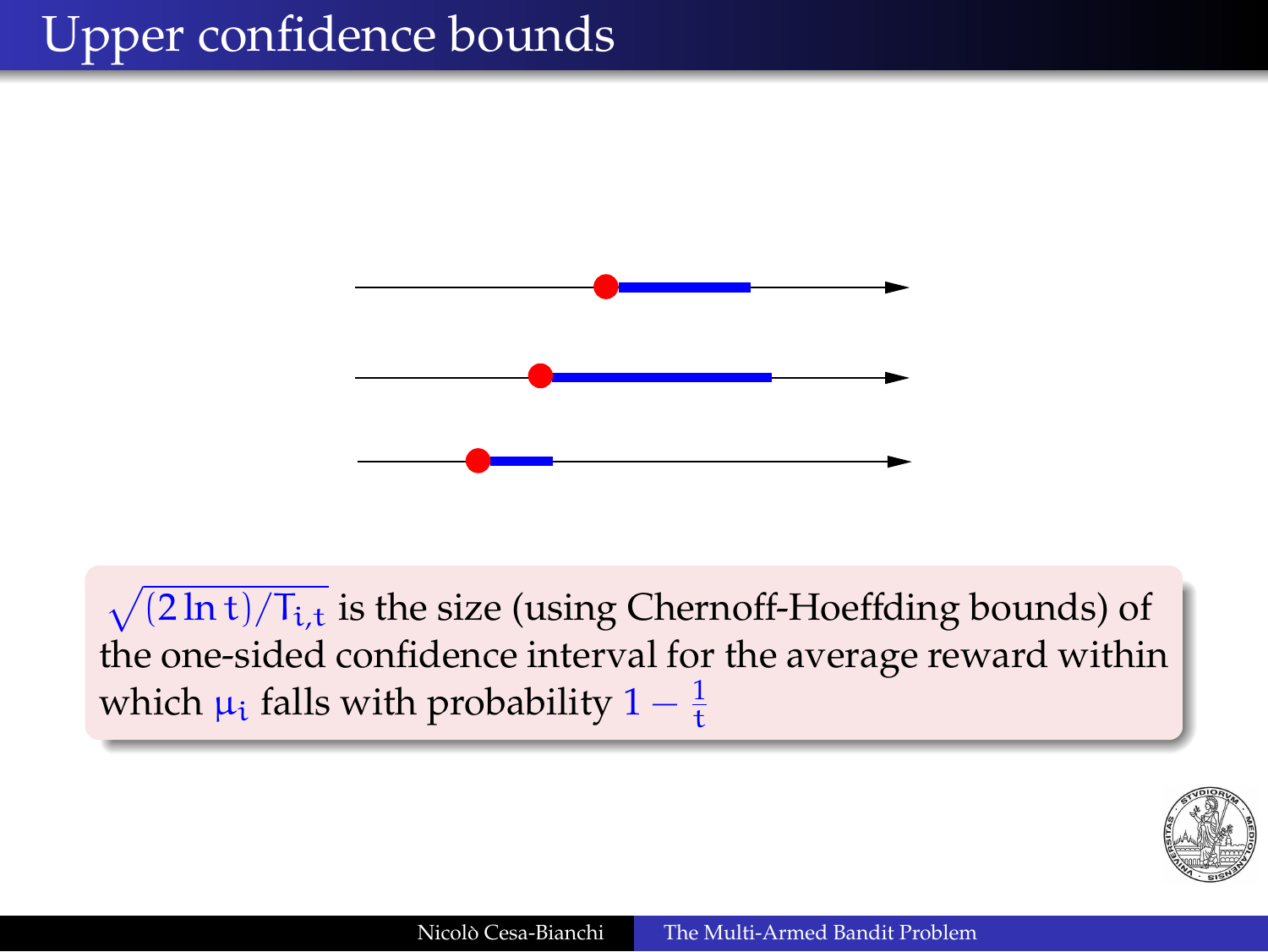**Input parameter:** schedule  $\varepsilon_1, \varepsilon_2, \ldots$  where  $0 \le \varepsilon_t \le 1$ At each time t:

- with probability  $1 \varepsilon_t$  play the machine  $I_t$  with the highest average reward
- **2** with probability  $\varepsilon_t$  play a random machine

Is there a schedule of  $\varepsilon_t$  guaranteeing logarithmic regret?

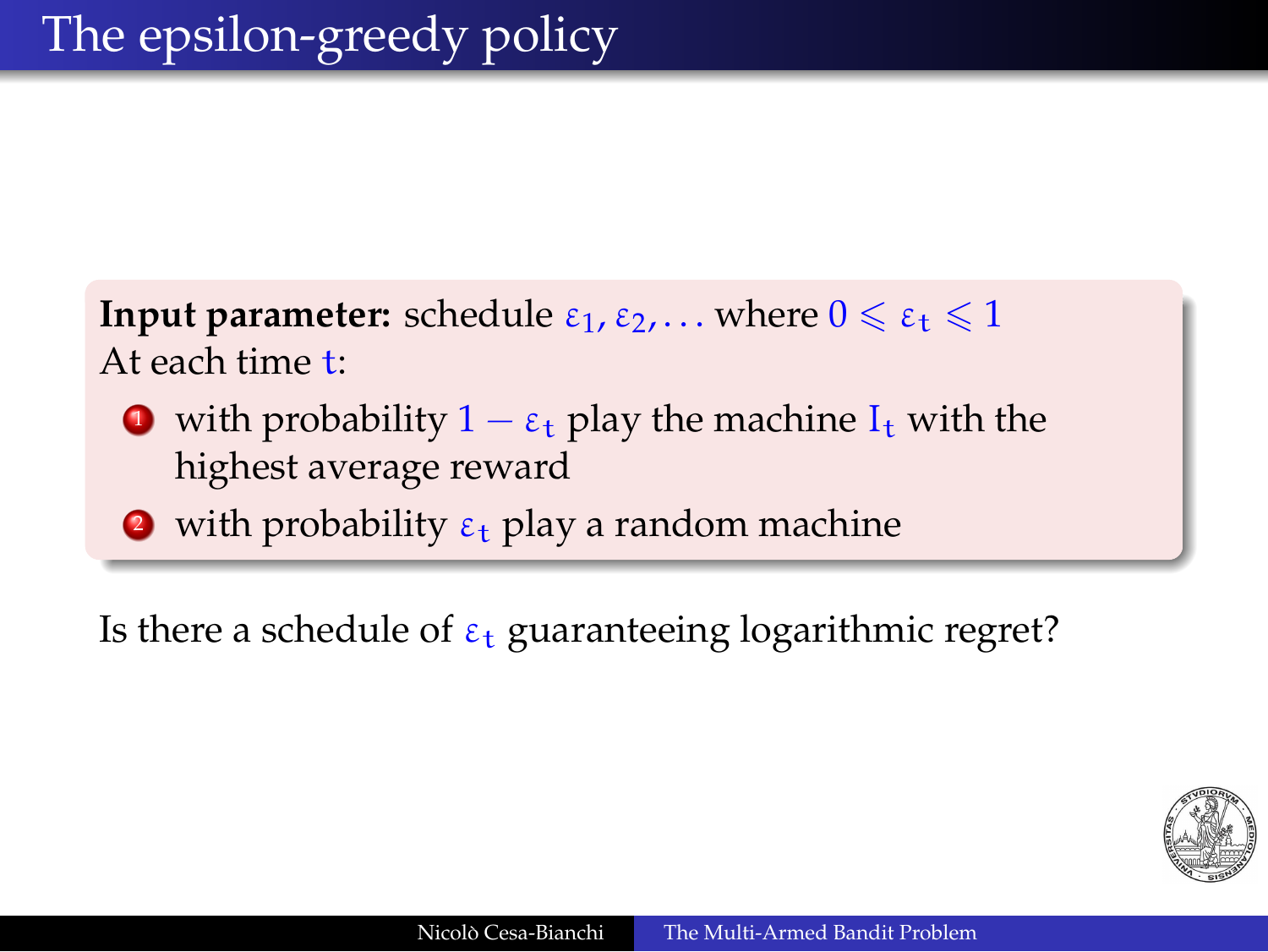#### Theorem (Auer, C-B, and Fisher, 2002)

*If*  $\varepsilon_t = 12/(d^2t)$  *where* **d** satisfies  $0 < d \leq \Delta^*$  then the *instantaneous regret at any time* n *of tuned* ε*-greedy is at most*

 $O\left(\frac{K}{dn}\right)$ 

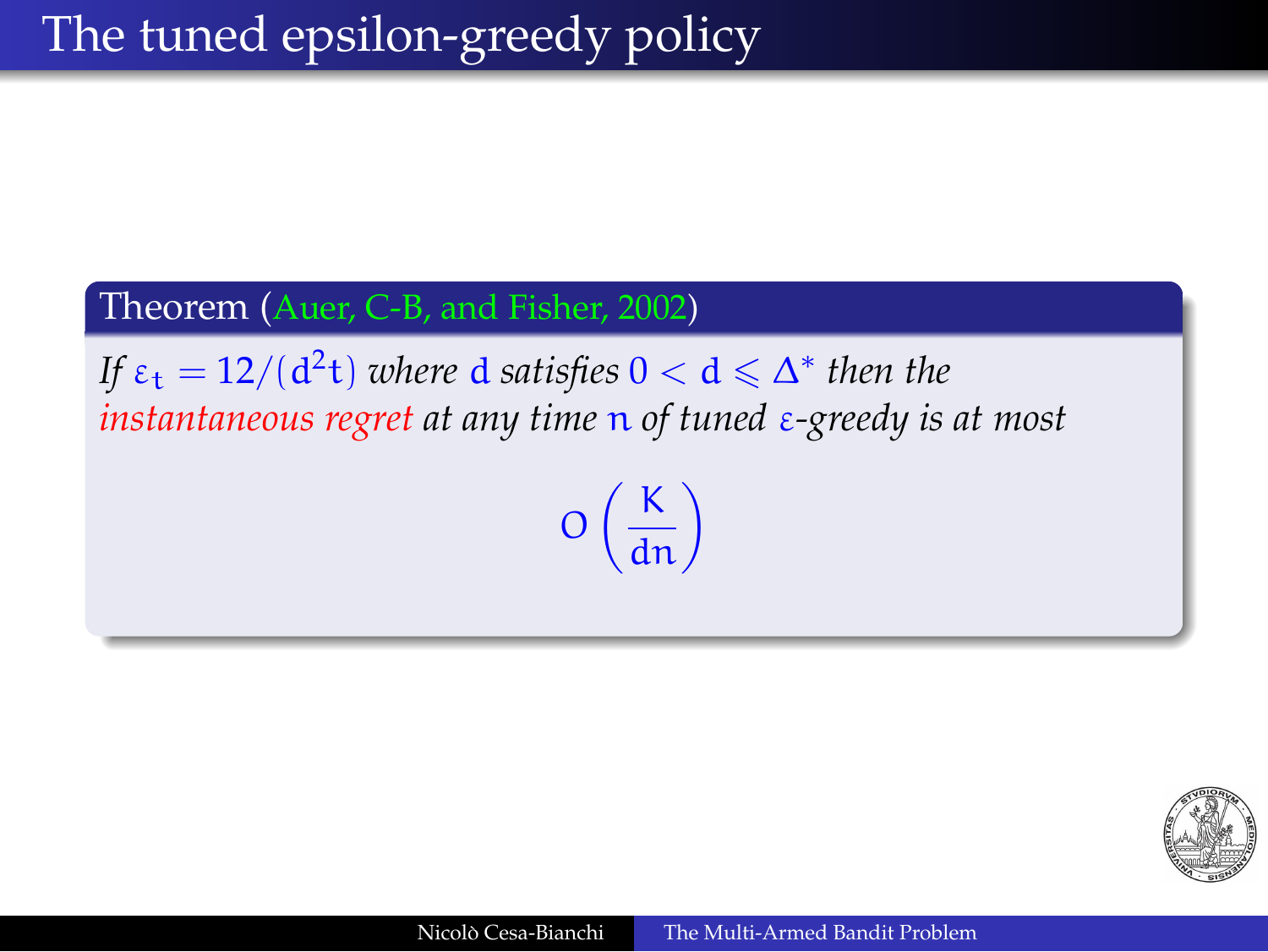

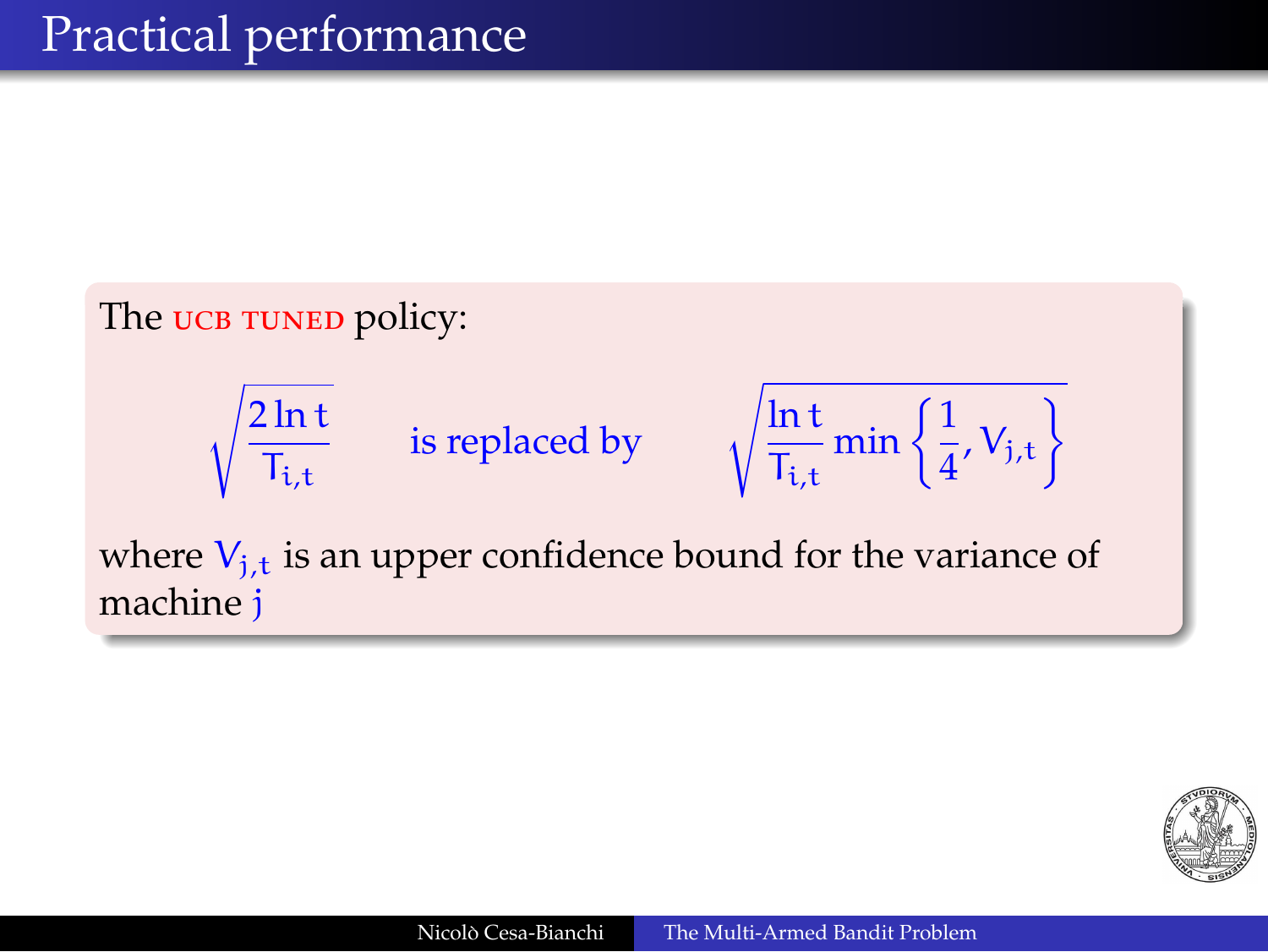- Optimally tuned  $\varepsilon$ -greedy performs almost always best unless there are several nonoptimal machines with wildly different response rates
- Performance of ε-greedy is quite sensitive to bad tuning
- **P** UCB TUNED performs comparably to a well-tuned  $\varepsilon$ -greedy and is not very sensitive to large differences in the response rates

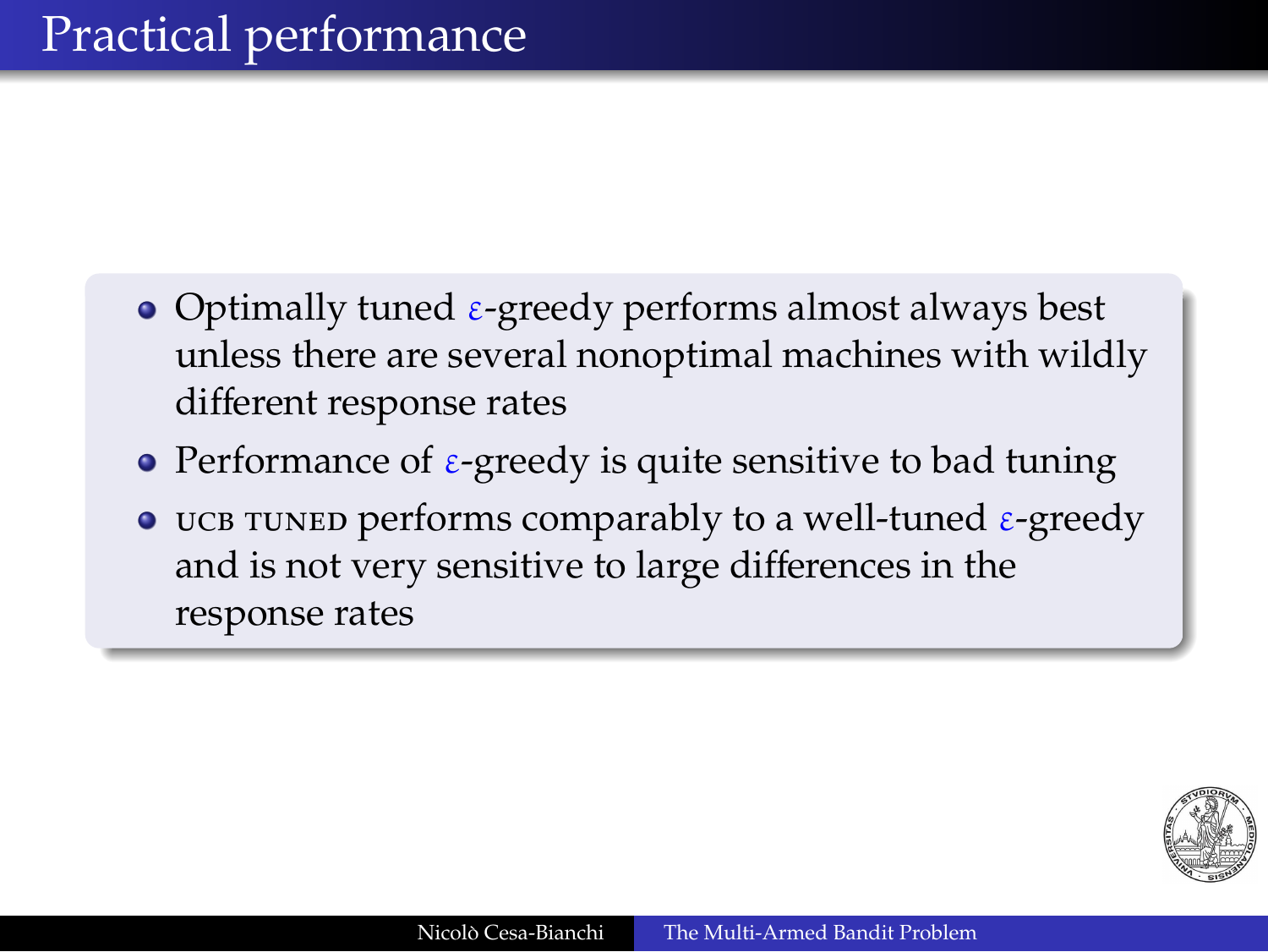# The nonstochastic bandit problem

[Auer, C-B, Freund, and Schapire, 2002]

What if probability is removed altogether?



#### Nonstochastic bandits

Bounded real rewards  $x_{i,1}$ ,  $x_{i,2}$ , ... are deterministically assigned to each machine i

- Analogies with repeated play of an unknown game [Baños, 1968; Megiddo, 1980]
- Allocation policies are allowed to randomize

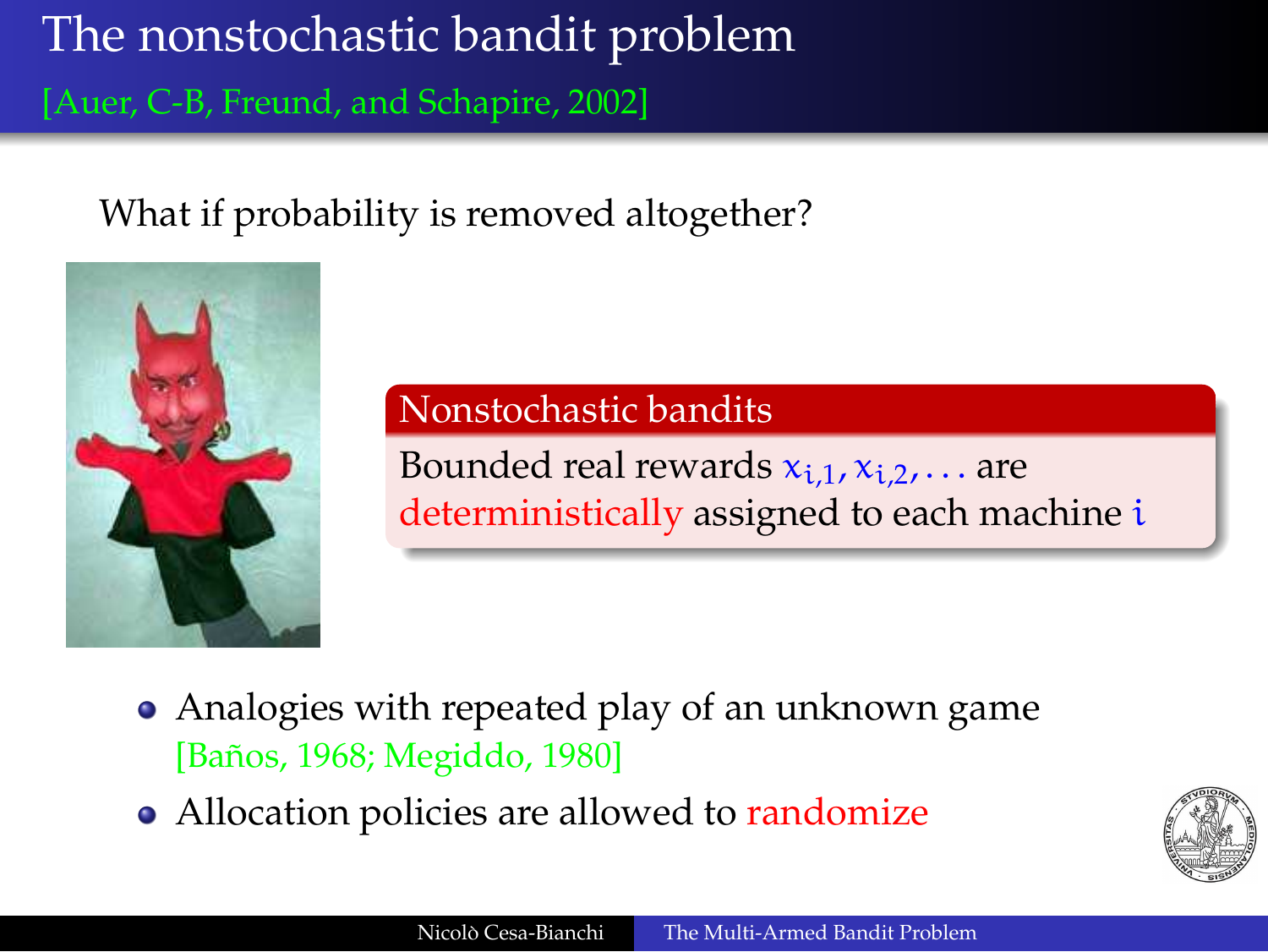| Lus                        | $0 \t0 \t7 \t9 \t9 \t8$<br>$\sqrt{9}$<br>$\Omega$<br>$\overline{0}$<br>$\vert 0 \vert$ |
|----------------------------|----------------------------------------------------------------------------------------|
| $s -$<br>EEG<br><b>LES</b> | $5$ (7 (9 ) 6 (0 ) 0 2 2 0 0 0 1<br>$\overline{\phantom{0}}$                           |
| <b>S</b> With<br>幽る        | $0$ 2 0 1 0 1 0 0 8 9 8                                                                |

Definition (Regret)

$$
\max_{i=1,\ldots,K} \left(\sum_{t=1}^n x_{i,t}\right) - \mathbb{E}\left[\sum_{t=1}^n x_{I_t,t}\right]
$$

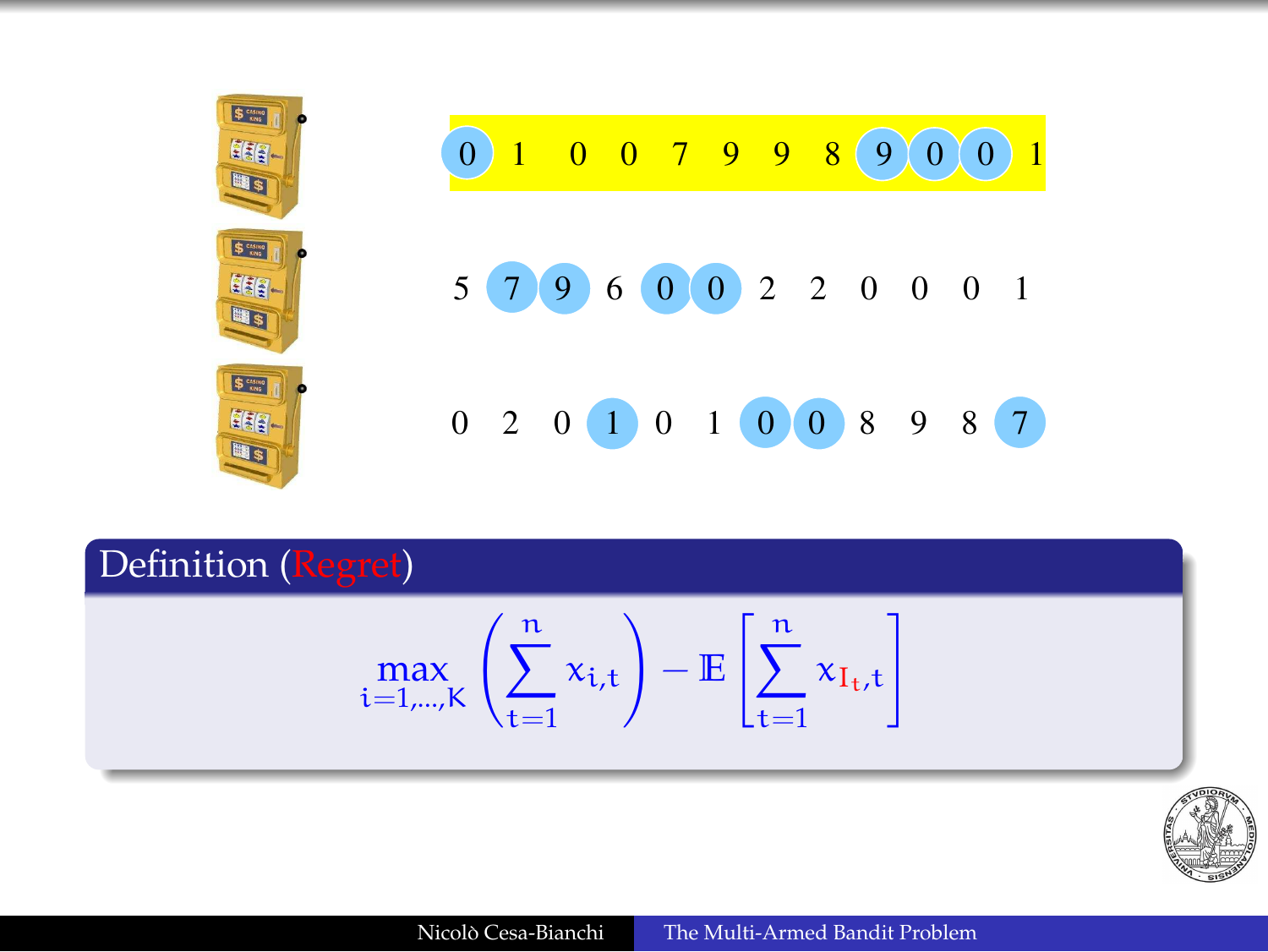# Competing against arbitrary policies



|  | $0$ 1 0 0 <mark>7 9 9 8</mark> 9 0 0 1 |  |  |  |  |  |
|--|----------------------------------------|--|--|--|--|--|
|  |                                        |  |  |  |  |  |
|  | 5 7 9 6 0 0 2 2 0 0 0 1                |  |  |  |  |  |
|  |                                        |  |  |  |  |  |
|  |                                        |  |  |  |  |  |
|  | 0 2 0 1 0 1 0 0 <mark>8 9 8 7</mark>   |  |  |  |  |  |